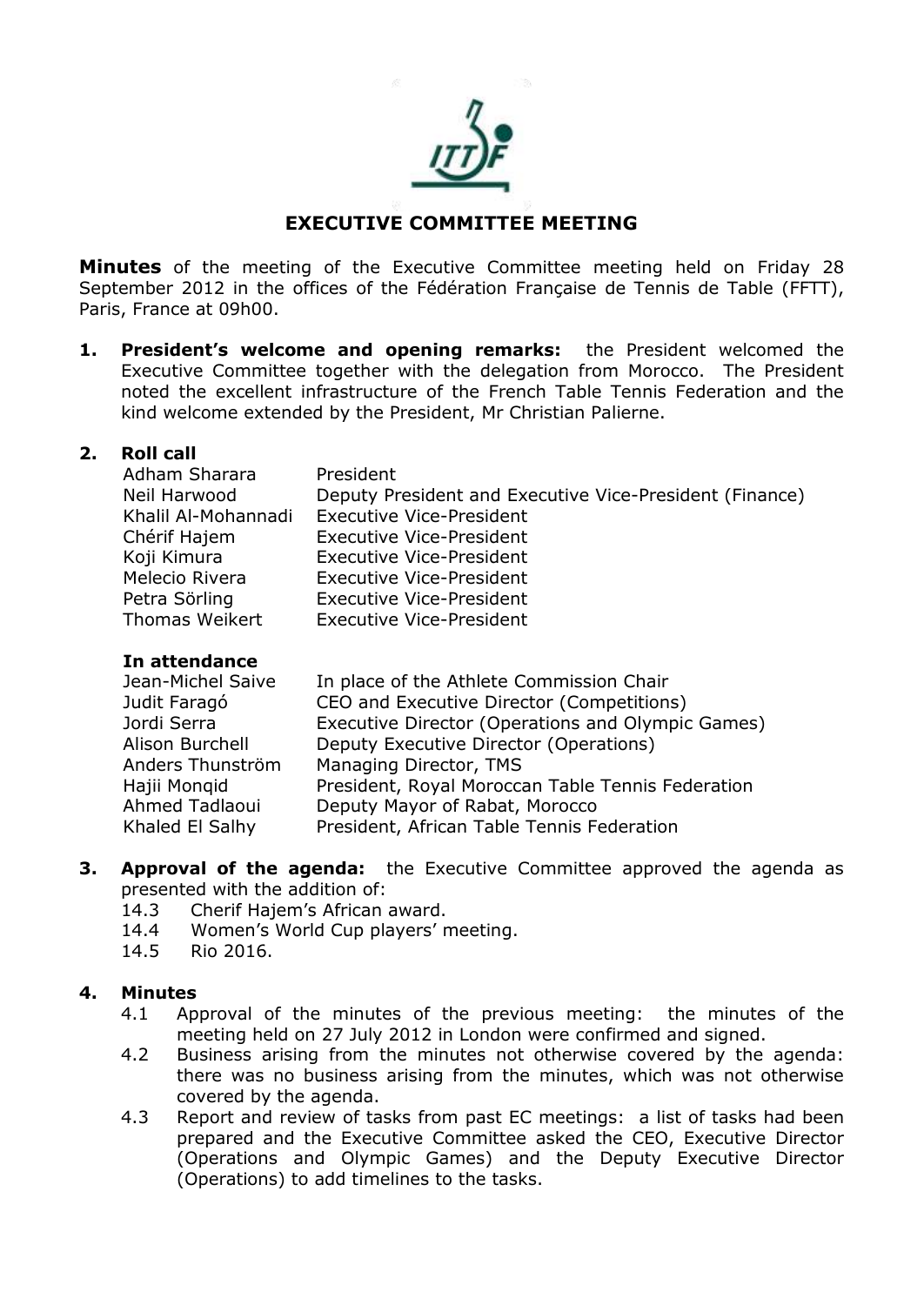- **5. Competitions:** the Executive Committee noted:
	- 5.1 2012 World Championships report:
		- 2 comprehensive reports had been submitted by the ITTF and by the organising committee.
		- These reports had been sent to future organisers.
		- The website traffic statistics had been circulated after the reports had been produced.
	- 5.2 2012 World Junior Championships update:
		- The last inspection would be done within the next week.
		- Entries would be confirmed by 1 October 2012.
		- 2 hotels would be used; 1 for the delegations within 10 minutes of the venue and the other for the ITTF officials.
	- 5.3 2013 World Championships update:
		- A meeting had been held during the Olympic Games with the organisers.
		- The hospitality costs had been agreed and the ITTF would seek additional sponsorship to cover this.
		- The skeleton schedule had been discussed and would be published once finalised to enable ticket sales to start.
		- For the first 2 days, 2 competition venues would be used (Bercy and INSEP).
		- A tiered approach for VIP lounges would be implemented.
		- The space for the museum still had to be resolved.
	- 5.4 2013 World Junior TT Championships and presentation from Morocco:
		- The presentation by the Royal Moroccan Table Tennis Federation (RMTTF), supported by the African Table Tennis Federation, about progress in organising the World Junior Championships.
		- The RMTTF had organised various large sports events and was further developing table tennis through hosting this world junior championships in Rabat.
		- There was a partnership with the municipality of Rabat which confirmed its support for the organisation of the World Junior Championships.
		- The event would be organised according to the requirements of the ITTF and the RMTTF invited the Executive Committee to attend the World Tour event to be hosted in 2013.
		- The RMTTF re-emphasised its commitment to hosting the World Junior Championships in 2013.
		- The ATTF would support the RMTTF and Rabat fully to organise this event.
		- The Government and Mayor had expressed their support for the organisation of the event and would include the World Junior Championships in the 2013 calendar of festivals.
		- The ATTF had been anxious to ensure that the event was hosted by Africa.
		- The World Tour event had continued to improve annually.
		- There were areas of improvement required in communication, promotion to attract local interest in the event and to recruit a larger team in the organising committee and volunteers.
		- There was clear political and financial support for Rabat hosting this event.
		- A new sponsor for the event was being sought to replace Volkswagen which was unlikely to continue supporting this event.
		- Without world-wide television coverage, securing a sponsorship was difficult.
		- As a result, the RMTTF had indicated it would accept 50% of the ITTF financial contribution should a sponsor not be found.
	- 5.5 Bid for 2016 World Championships:
		- The deadline for bids was 30 September 2012.
		- Malaysia and Sweden had expressed an interest in submitting bids.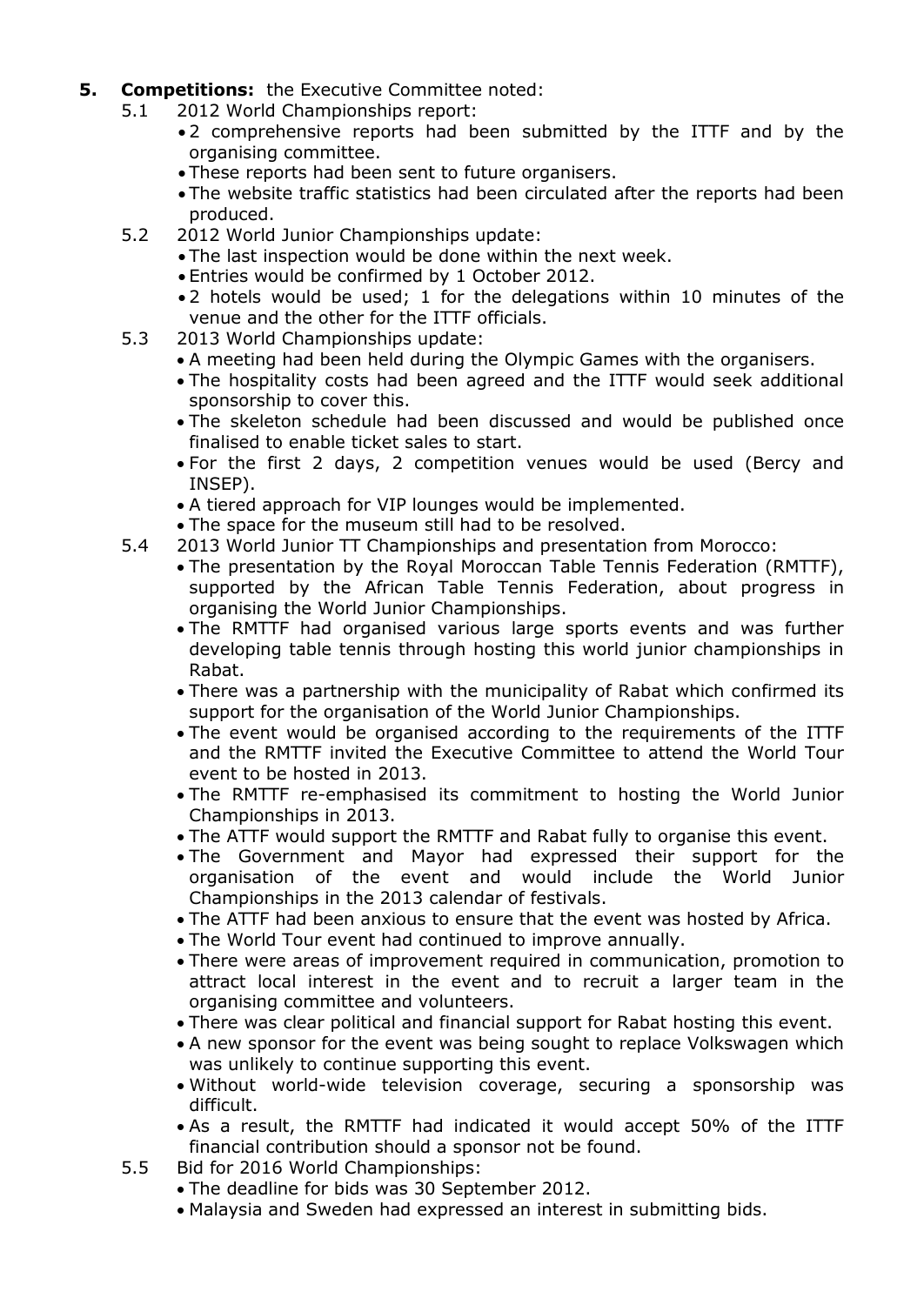- 5.6 2014 WTTC update and playing system:
	- The proposal to reduce the number of matches particularly in the top 2 divisions would allow a better schedule and prevent the event growing further.
	- Eliminating all position matches, including for 13 and 14, would assist with positions 3 and 4, 5 to 8, 9 to 12, 13 and 14 being shared.
	- The proposal to the Board of Directors should specify that if approved, the playing system would be implemented in 2014.
	- Following the site visit and advice received, the organisers proposed various changes:
		- $\circ$  Fewer courts in the 1<sup>st</sup> gymnasium.
		- o No courts in the swimming pool.
		- $\circ$  Adding the Metropolitan Gymnasium to replace the National Olympic Memorial Youth Centre.
		- o Replacing the Keio Plaza Hotel and other hotels by the Prince Hotel which would improve transport logistics as all participants would stay here.
		- $\circ$  All meals could be served in the Prince Hotel although lunch may need to be provided at the venue due to possible time constraints.
- 5.7 Cadet Challenge, Guam:
	- A logo had been developed.
	- Good support from the Government should ensure no problems with visas.
	- The venue would be the same as used for the junior circuit event.
	- Equipment would be delivered on 10 October 2012 by JOOLA and Butterfly and the delivery of Stag equipment was in process.

### **1-EC-09-2012**

The Executive Committee, following the presentation from the RMTTF and ATTF and the recommendation of the Competition Department, resolved to confirm the allocation of the 2013 World Junior Championships to the Royal Moroccan Table Tennis Federation.

#### **2-EC-09-2012**

The Executive Committee agreed to support the proposal from the JTTA to adjust the playing system for the 2014 World Team Championships to be submitted to the Board of Directors for consideration.

#### **6. Olympic Games assessment:** the Executive Committee noted:

- 6.1 Experience of a PAC member:
	- There were mobility issues associated with some PAC members.
	- As a result some misunderstandings had occurred although all actions had been made in good faith.
	- The ITTF was not equipped to support PAC members and could expose itself to additional risks.
	- Some issues like insurance and persons accompanying the PAC member could be investigated.
- 6.2 IOC survey and reports:
	- On 17 October 2012, there would be a debriefing with ASOIF about the Olympic Games based on a report recently submitted by each IF to the IOC.
	- The second report was a sport assessment questionnaire for the IOC to select the sports for the Olympic programme for 2020.
	- The review of the Olympic programme would be completed at the IOC Session in September 2013.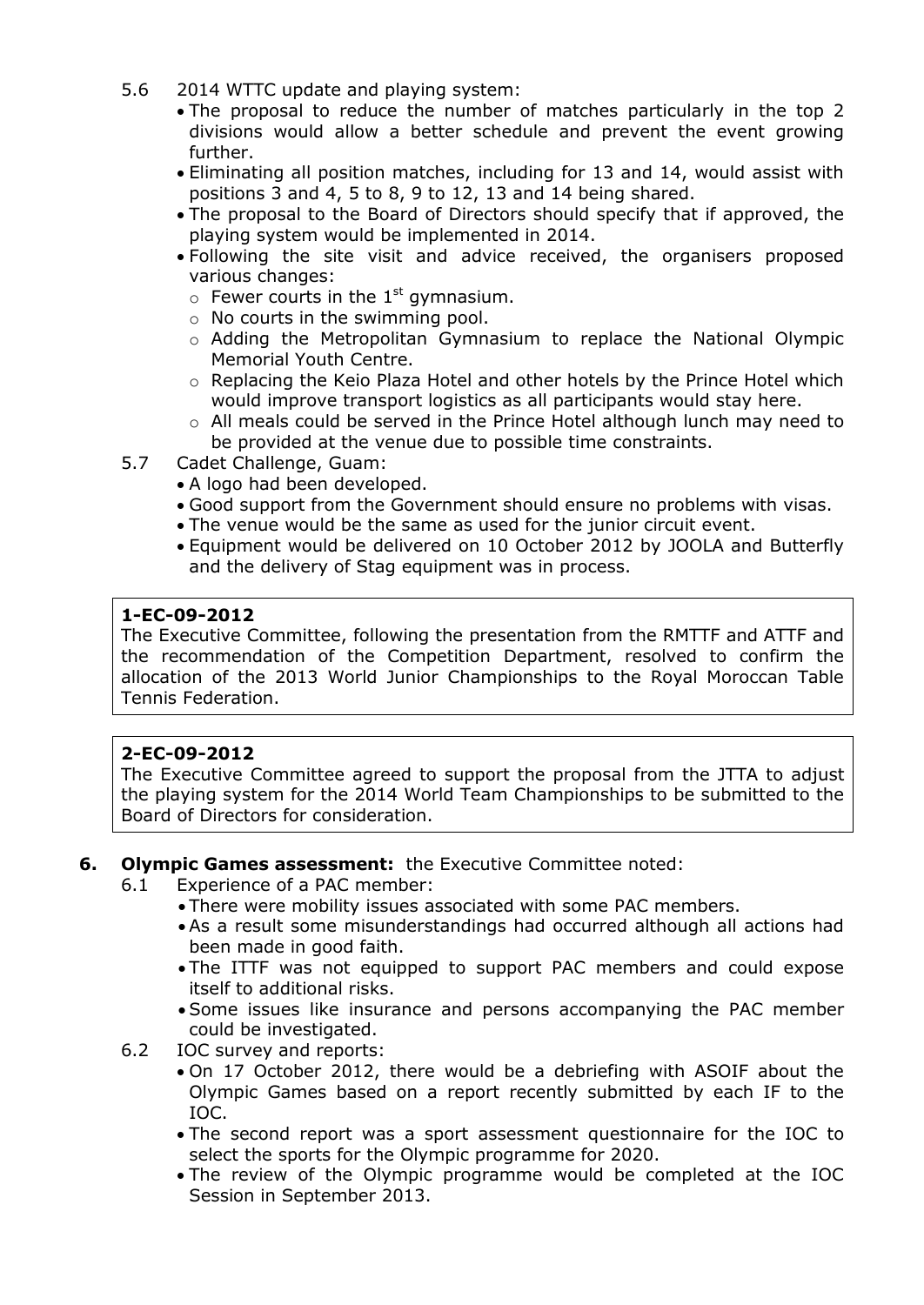New events would be proposed in 2013 for inclusion in the 2020 Olympic Games.

#### **3-EC-09-2012**

The Executive Committee asked the Deputy President, CEO and Executive Director (Operations and Olympic Games) to develop a policy for PAC members to attend ITTF events for the EC to consider at its next meeting.

- **7. Athletes' Commission report:** the Executive Committee noted:
	- The excellent conditions for the players at the Olympic Games.
	- Where tables were free in the practice venue, players were not able to practise.
	- The schedule should be reviewed to ensure players did not play twice in a day or conversely, did not have a day when they did not play at all.
	- There were about 20 versions of schedule developed over time to ensure all needs were met including the change from 8 to 4 tables (Beijing to London) which resulted in an extra day's play, television requirements and increasing the number of sessions.
	- The placement of the LED score board in the corners of the court should be reviewed but the original plan was not to have the manual umpires' scoring system but to have the LED score boards outside the court but at a height which would not impede spectators' view of the court.
	- The lighting was at the standard required for television.
	- The representation of ITTF in the IOC Athletes' Commission election should be considered carefully in future.
	- The Para Table Tennis Players' Committee ranking system would be improved over time to encourage participation.
	- Racket control was a concern for PTT players as they purchased their equipment and some equipment did not meet ITTF standards.
	- The recommendation of the Athlete Commission that, for the ITTF ranking system, only 50% of the points lost in a match should be deducted (the winner gets 100%).
	- Thanks from the Museum to the Chairperson of the Athletes' Commission for the donation of his world cup medal.

#### **4-EC-09-2012**

The Executive Committee resolved that the Athletes' Commission be consulted in the preparation of the schedule for future Olympic Games.

#### **5-EC-09-2012**

The Executive Committee resolved that matches lost would count 50% of the value of points gained by the winning player in the ranking system with effect from 1 January 2013.

- **8. TMS International update:** the Executive Committee noted:
	- TSA would manage all television rights as of 1 January 2013.
	- Volkswagen was not likely to continue as a sponsor and had delayed payment in 2012.
	- A follow up had been done with potential sponsors for the Women's World Cup.
	- Tissot had been approached to sponsor the World Championships for 4 years.
	- Liebherr was considering a proposal to extend their sponsorship to 2015.
	- Stag would re-focus its support for the ITTF and relinquish the current sponsorship effective 31 December 2012.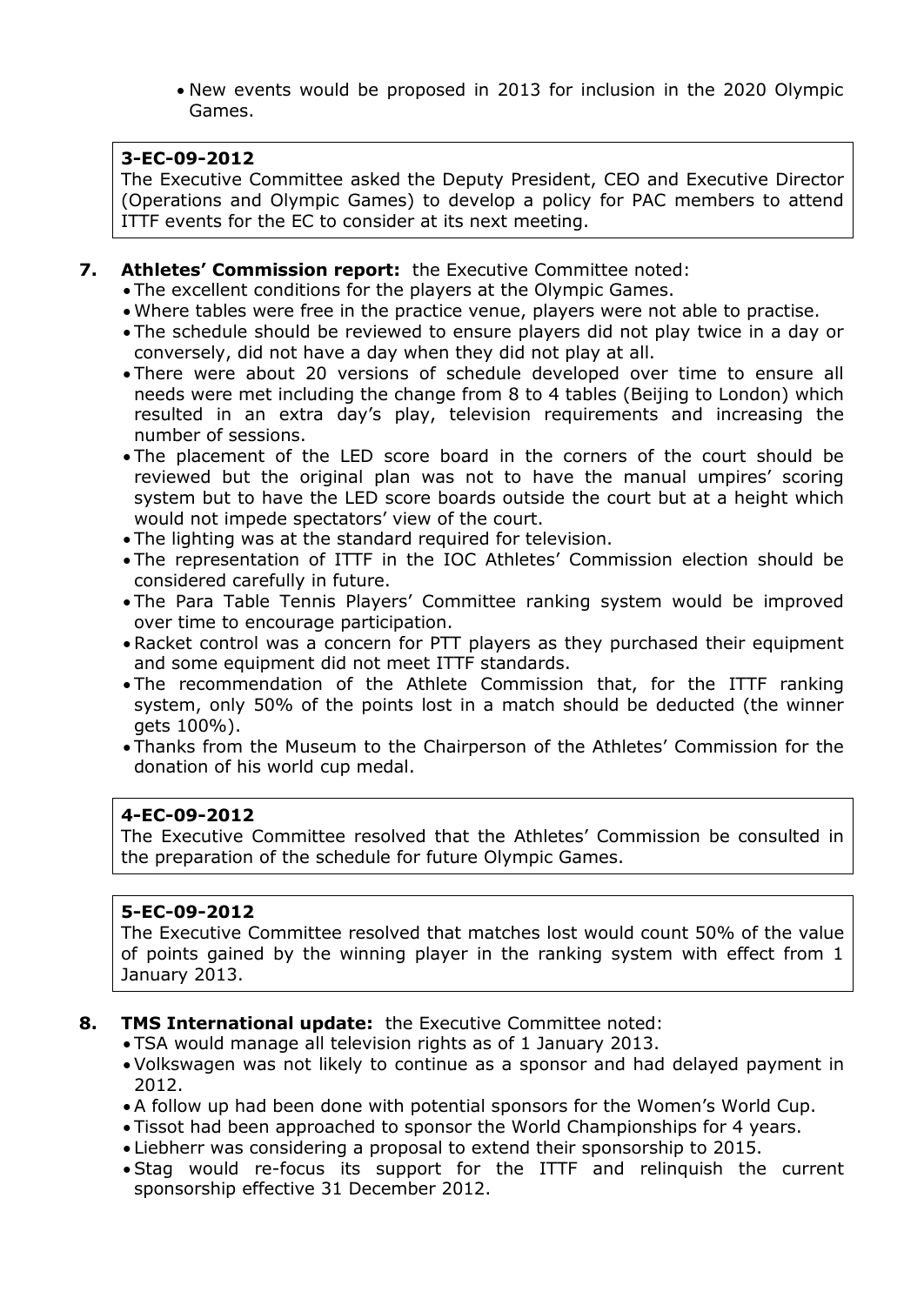- Double Happiness would be the official table supplier for the 2013 World Championships.
- Double Fish would supply equipment for the World Tour Grand Finals till 2016 inclusive.
- GAC had supported the World Tour for 2012 and will be approached to extend their sponsorship further.
- **9. 2013 AGM and BoD:** the Executive Committee noted:
	- 9.1 Committee chairpersons:
		- A number of years ago, associations had been asked to nominate chairpersons for committees, this would be maintained.
		- Mr Odd Gustavsen had indicated he would not continue as chair of the Equipment Committee after 2013 and had recommended a successor.
		- A new model for the URC would be considered to allow good officials to be eligible as referees and umpires to certain events even if they served on the URC as committee members.
		- All appointments should be considered in terms of succession planning and geographical and gender representation.
		- The Nominations Committee would need to be reviewed for 2014.
	- 9.2 Elections 2013 (EC and BoD):
		- The Deputy President (Neil Harwood) indicated that he would not run for a position on the Executive Committee, but he would like to remain involved in some capacity for the 2016 Rio Olympic and Paralympic Games.
		- There was interest from several parts of the world in being involved in the Executive Committee and Board of Directors.
- **10. Finance:** the Executive Committee noted:
	- 10.1 Outstanding debts:
		- The payment plan for the payment of US\$27 000 for Chile had been agreed but there would be elections in the national association on 29 September 2012 which could affect the agreement.
		- A meeting had been held with Congo during the Olympic Games but no progress had been made on payment of approximately €13 700.
		- Congo was currently suspended.
	- 10.2 Finance policy for BoD, committees and working groups: was in progress and would be presented at the next meeting.

#### **6-EC-09-2012**

The Executive Committee asked Mr Cherif Hajem to contact the Congo TT association to ensure that a payment plan was presented to the ITTF.

#### **11. Racket control:** the Executive Committed noted:

- 11.1 Racket Control Detection Group update:
	- There were 2 options: to allow players to compete with rackets as they saw fit or to continue to devise tests to ensure fair play.
	- The process of developing such tests was in progress and would be intensified through the new ITTF lab in Singapore.
- 11.2 Directives for referees sanctions:
	- The intent behind the directives for referees was that rackets be handed in by players 20 minutes before their match not 20 minutes before the beginning of the first team match.
	- The URC had proposed clarity for the sanctions associated with racket testing.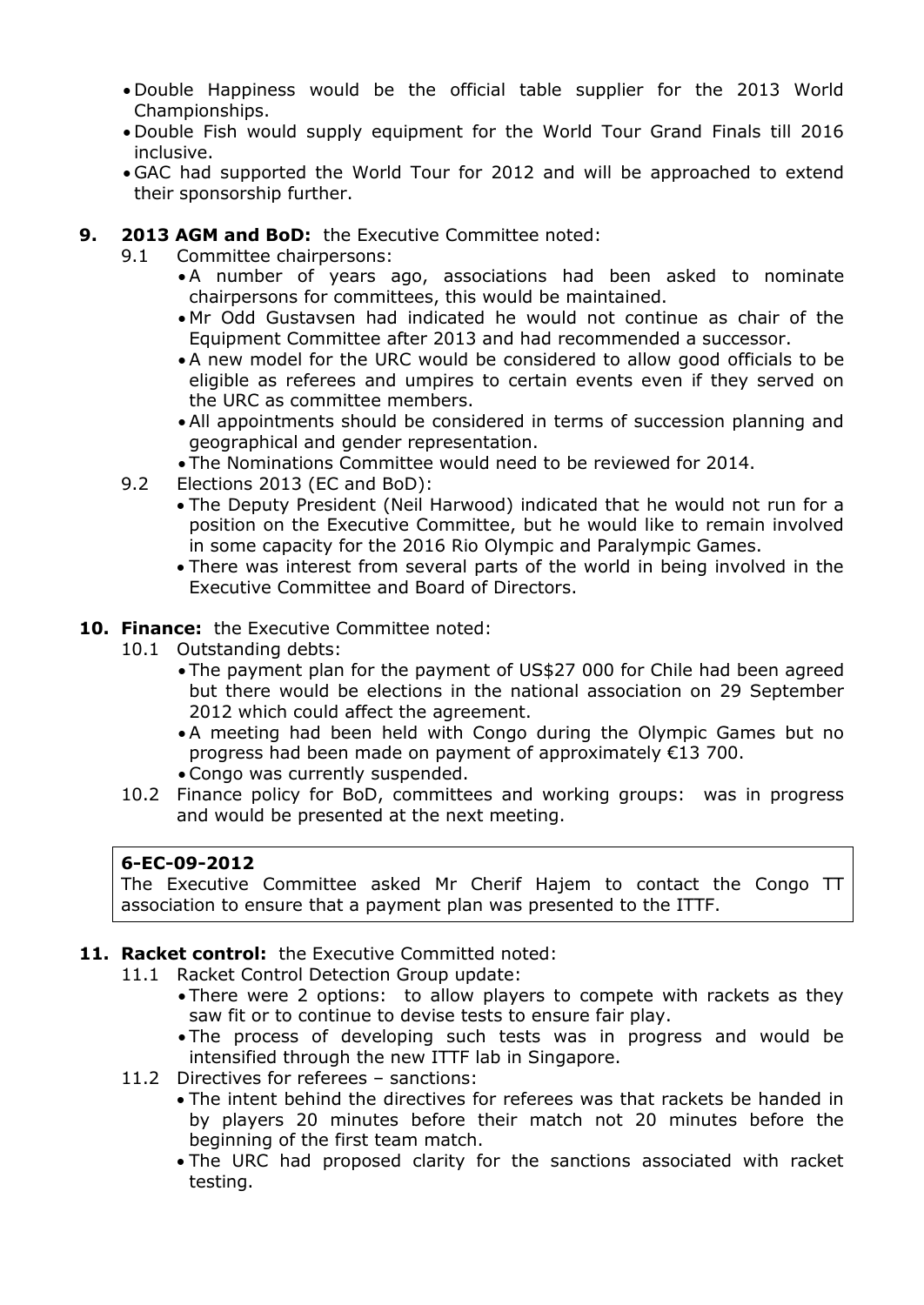- The first sentence should be separated for the first and second failures before the match.
- The sentence relating to any failure post-match should be moved down the list.
- 11.3 LARC update:
	- A particular rubber had been approved by the Equipment Committee and included in the LARC but it had ridges on it.
	- The rules required that the rubber be smooth but there was no definition of "smooth".
	- Some proposals for how to resolve the issue had been submitted.
	- Very few players used this rubber.
	- The current LARC would expire on 31 December 2012.
- 11.4 Draft racket control mission statement:
	- As a result of the proposal from the Athletes' Commission, a draft mission statement had been developed outlining health, fair play and transparency.

#### **7-EC-09-2012**

The Executive Committee resolved that the directives for racket control for referees be amended to mirror the system used for the Olympic and Paralympic Games and to approve the clarification for sanctions for racket testing once modified as agreed.

### **8-EC-09-2012**

The Executive Committee resolved to adopt the draft mission statement on racket control in principle and to ask the Athletes' Commission for comment.

#### **9-EC-09-2012**

The Executive Committee resolved to request the Equipment Committee to define smoothness and implement by the end of 2013.

#### **12. Staff update:** the Executive Committee noted:

- Approximately 150 applications had been received for the post of "Promotions Manager" and 8 applicants had been short-listed of whom 5 would be interviewed on 13 October 2012 in Singapore.
- The Equipment Manager had worked for LOCOG for 3 months and would move to Singapore in November 2012.
- A full-time Development Officer for Africa would take up a 1 year appointment from 1 January 2013.
- The internal financial policy had been distributed to all staff.
- 5 contracts would expire before the end of the year.
- The CEO would visit Vienna, Singapore and Lausanne in the next 3 weeks.
- A draft matrix for staff and the responsibilities allocated to Executive Committee members, committees and staff as distributed and feedback should be submitted to the CEO in October 2012.

#### **10-EC-09-2012**

The Executive Committee asked all members to submit comments on the 2 matrices to the CEO by 15 October 2012.

#### **13. Dates of future meetings:** the Executive Committee noted:

- 13.1 Next EC meeting: 13 December 2012 (Hyderabad).
- 13.2 Future EC and DCC meetings:
	- JC: 12 December 2012 (Hyderabad).